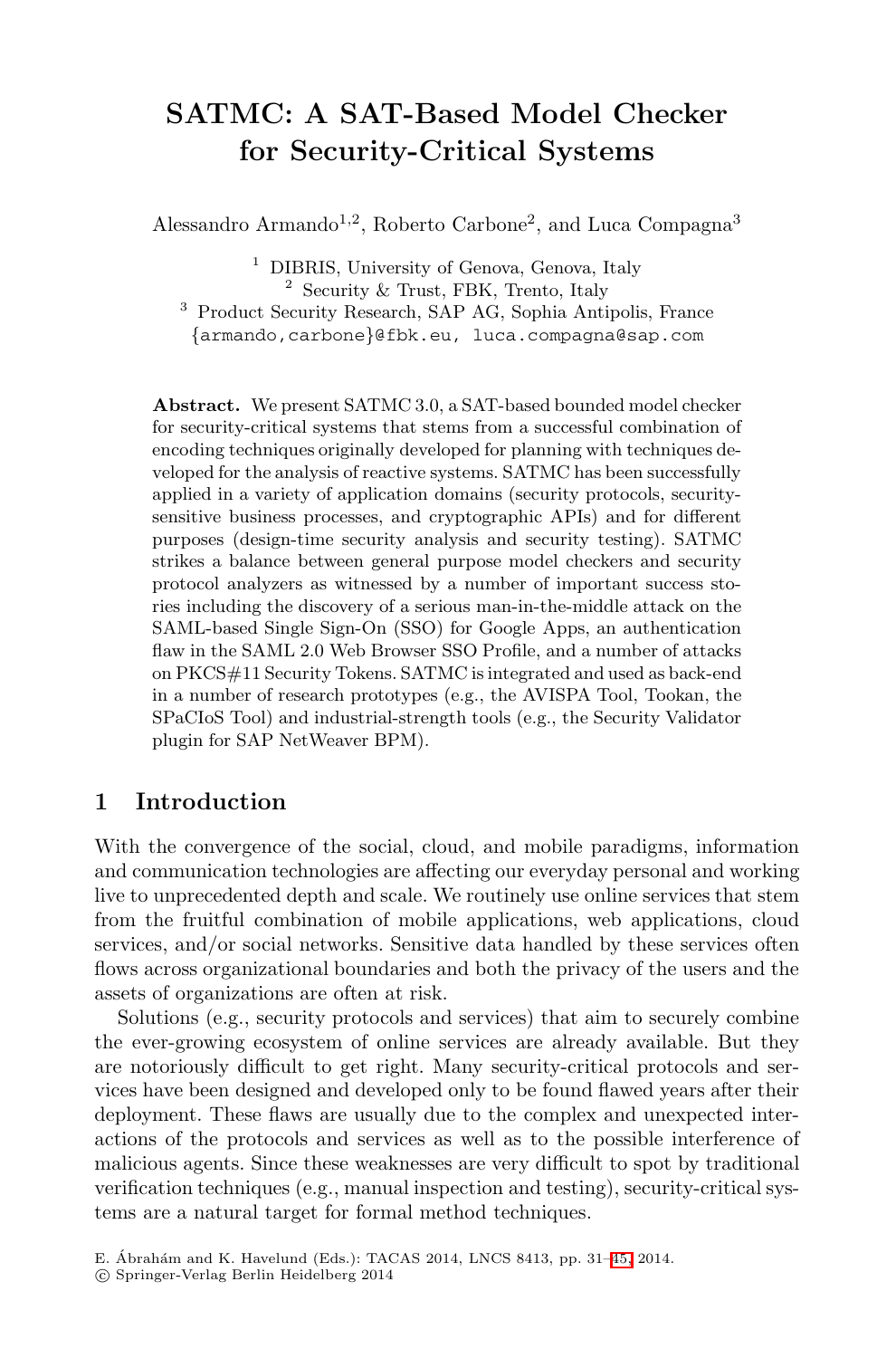SATMC is a SAT-based bounded model checker for security-critical systems that combines encoding techniques developed for planning [26] with techniques developed for the analysis of reactive systems [15]. The approach reduces the problem of determining whether the system violates a security goal in  $k > 0$ steps to the problem of checking the satisfiability of a propositional formula (the SAT problem). Modern SAT solvers can tackle SAT problems of practical relevance in milliseconds. Since its first release in 2004 [\[8\],](#page-14-1) SATMC has been enhanced to support Horn clauses and first-order LTL formulae. This makes SATMC 3.0 able to support the security analysis of distributed systems that exchange messages over a wide range of secure channels, are subject to sophisticated security pol[icies](#page-14-2), and/or [aim](#page-14-3) at achie[ving](#page-14-4) a variety of security goals.

Since (both honest and malicious) agents can build and exchange messages of finite, but arbitrary complexity (through concatenation and a variety of cryptographic primitives), most security-critical, distributed systems are inherently infinite state. For this reason general purpose model checkers (e.g., SPIN [24], NuSMV [19])—which assume the input system to be finite state—are not suited for the analysis of a large and important set of security-critical systems (e.g., cryptographic protocols and APIs). Special purpose tools (most notably, security protocol analyzers, e.g., CL-AtSe [27], OFMC [13], Proverif [16]) are capable of very good performance and support reasoning about the algebraic properties of cryptographic operators. SATMC co[mpl](#page-13-1)ements s[ecur](#page-14-5)ity protocol analyzers by su[ppo](#page-13-2)rting a powerful specifi[cati](#page-14-6)on language for communication channels, intruder capabilities, and security goals bas[ed](#page-1-0) on first-order LTL.

SATMC strikes a balance between general purpose model checkers and security protocol analyzers. SATMC has been successfully applied in variety of application domains (namely, security protocols, security-sensitive business processes, and cryptographic APIs) an[d](#page-13-3) for different purposes (e.g., design-time security analysis and security testing). SATMC is integrated and used as a backend in a number of research prototypes (the AVISPA Tool [2], Tookan [18], the AVANTSSAR Platform [1], and the SPaCIoS Tool [2[8\]\)](#page-13-4) and industrial-strength tools (the Security Validator plugin for S[AP](#page-14-5) NetWeaver  $BPM<sup>1</sup>$ ). The effectiveness of SATMC is witnessed by the key role it pl[aye](#page-13-5)d in the discovery of:

- <span id="page-1-0"></span>**–** [a fl](#page-2-0)aw in a "patched" version of the protocol for online contract signing proposed by Asokan, Shoup, and Waidner (ASW) [3],
- **–** a ser[iou](#page-14-7)s man-in-the-middle attack on the SAML-based SSO for Google Apps [6] and, more recently, an authentication flaw in the SAML 2.0 Web Browser SSO Profile and related vulnerabilities on actual products [5],
- **–** [a](http://scn.sap.com/docs/DOC-32838) [number](http://scn.sap.com/docs/DOC-32838) [of](http://scn.sap.com/docs/DOC-32838) [attacks](http://scn.sap.com/docs/DOC-32838) [o](http://scn.sap.com/docs/DOC-32838)n the PKCS#11 Security Tokens [18], and
- **–** a flaw in a two-factor and two-channel authentication protocol [7].

As shown in Figure 1, the applicability of SATMC in different domains is enabled by domain-specific connectors that translate the system and the property specifications into ASLan [12], a specification language based on set-rewriting, Horn clauses, and first-order LTL which is amenable to formal analysis. As shown

<sup>1</sup> http://scn.sap.com/docs/DOC-32838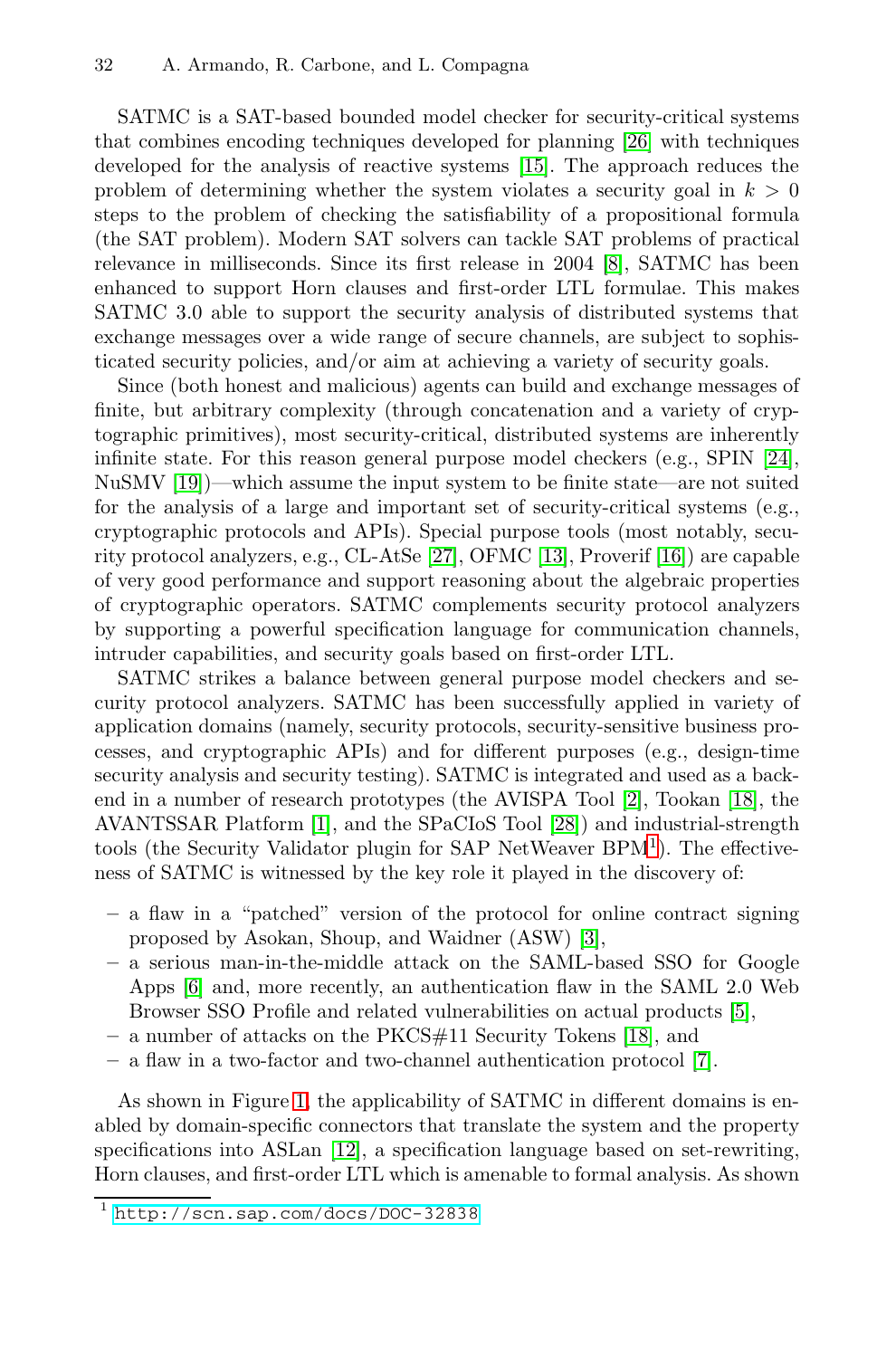<span id="page-2-0"></span>

**Fig. 1.** High-level O[ver](#page-7-0)view

in the same figure, SATMC leverages NuSMV to generat[e](#page-9-0) [t](#page-9-0)he SAT encoding for the LTL formulae and MiniSAT [[22\]](#page-13-6) to solve the SAT problems.

**Structure of the Paper.** In the next section we present some success stories related to the application domains wherein SATMC has been so far employed. In Section 3 we provide the formal framework and in Section 4 we illustrate how the ASLan specification language can be used to specify security-critical systems, the abilities of the attackers, and the security goals. In Section 5 we present the bounded model checking procedure implemented in SATMC and the architecture of the tool, and we conclude in Section 6 with some final remarks.

### **2 Success Stories**

SATMC has been successfully used to support the security analysis and testing in a variety of industry r[ele](#page-3-0)vant application domains: security protocols, business processes, and security APIs.

**Security Protocols.** Security protocols are communication protocols aiming to achieve security assurances of various kinds through the usage of cryptographic primitives. They are key to securing distributed information infrastructures, including—and most notably—the Web. The SAML 2.0 Single Sign-On protocol [21] (SAML SSO, for short) is the established standard for cross-domain browser-based SSO for enterprises. Figure 2 shows the prototypical use case for the SAML SSO that enables a Service Provider (SP) to authenticate a Client (C) via an Identity Provider (IdP): C asks SP to provide the resource at URI (step 1). SP then redirects C to IdP with the authentication request *AReq*(ID, SP), where ID uniquely identifies the request (steps 2 and 3). IdP then challenges C to provide valid credentials (gray dashed arrow). If the authentication succeeds, IdP builds and sends C a digitally signed authentication assertion  $({A}A)_{K_{\text{Ldp}}}$ embedded into an HTTP form (step 4). This form also includes some script that automatically posts the message to SP (step 5). SP checks the assertion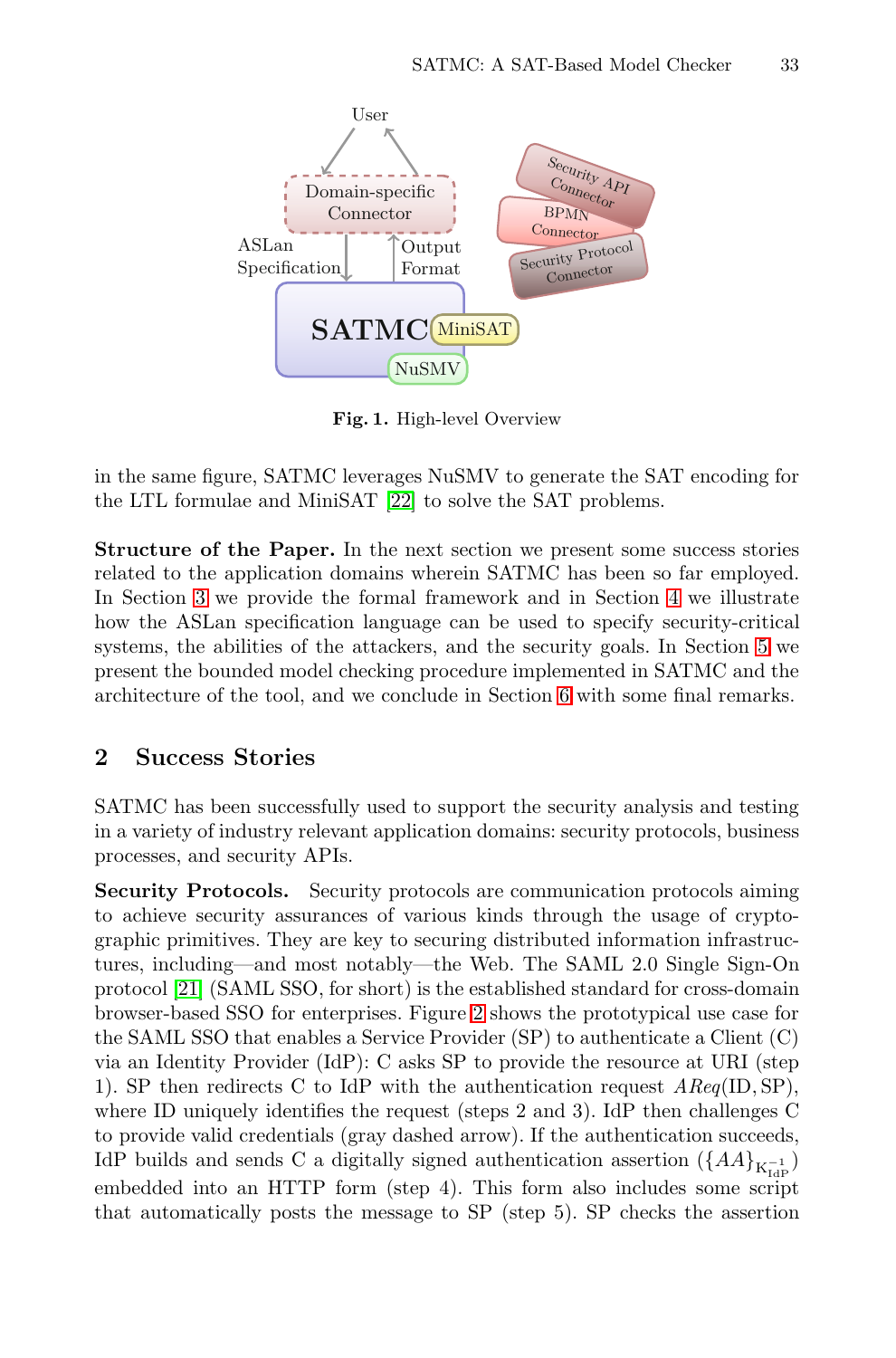<span id="page-3-0"></span>

**Fig. 2.** SAML SSO Protocol

and then deliver the requested resource to C (step 6). Upon successful execution of the protocol, C and SP are mutually authenticated and the resource has been confidentially delivered to C. To achieve this, SAML SSO—as most of the application-level protocols—assumes that the communication between C and SP as well as that between C and IdP is carried over unilateral SSL/TLS communication channels. It must be noted that even with secure communication channels in place[, d](#page-13-7)esigning and developing application-level security protocols such as the SAML SSO remains a challenge. These protocols are highly configurable, are described in bulky natural language specifications, and deviations from the standard may [b](#page-3-1)e dictated by application-specific requirements of the organiz[at](#page-3-2)ion.

The SAML-based SSO for Goog[le](#page-13-4) Apps in operation until June 2008 deviated from the standard in a few, seemingly minor ways. By using SATMC, we discovered an authentication flaw in the service that allowed a malicious SP to mount a severe man-in-the-middle attack [6]. We readily informed Google and the US-CERT of the proble[m.](#page-3-3) In response to our findings Google developed a patch and asked their customers to update their applications accordingly. A vulnerability report was [th](#page-13-2)en released by [the](#page-14-6) US-CERT.<sup>2</sup> The severity of the vulnerability has been rated High by NIST.<sup>3</sup> By using the SATMC we also discovered an authentication flaw in the prototypical SAML SSO use case [5]. This flaw paves the way to launching Cross-Site Scripting (XSS) and Cross-Site Request Forgery (XSRF) attacks, as witnessed by a new XSS attack that we identified in the SAML-based SSO for Google Apps. We reported the problem to OASIS which subsequently released an *errata* addressing the issue.<sup>4</sup>

<span id="page-3-3"></span><span id="page-3-2"></span><span id="page-3-1"></span>[We also used SATMC at S](http://www.kb.cert.org/vuls/id/612636)AP as a back-end for security protocol analysis [and testing \(AVANTSSAR \[1\] and SPaCIoS \[28\]\) to assist](http://web.nvd.nist.gov/view/vuln/detail?vulnId=CVE-2008-3891) development teams [in the design and development of the SAP NetW](http://tools.oasis-open.org/issues/browse/SECURITY-12)eaver SAML Single Sign-On (SAP NGSSO) and SAP OAuth 2.0 solutions. Overall, more than one hundred different protocol configurations and corresponding formal models have been analyzed, showing that both SAP NGSSO and SAP OAuth2 services are indeed well designed.

<sup>2</sup> http://www.kb.cert.org/vuls/id/612636

<sup>3</sup> http://web.nvd.nist.gov/view/vuln/detail?vulnId=CVE-2008-3891

<sup>4</sup> http://tools.oasis-open.org/issues/browse/SECURITY-12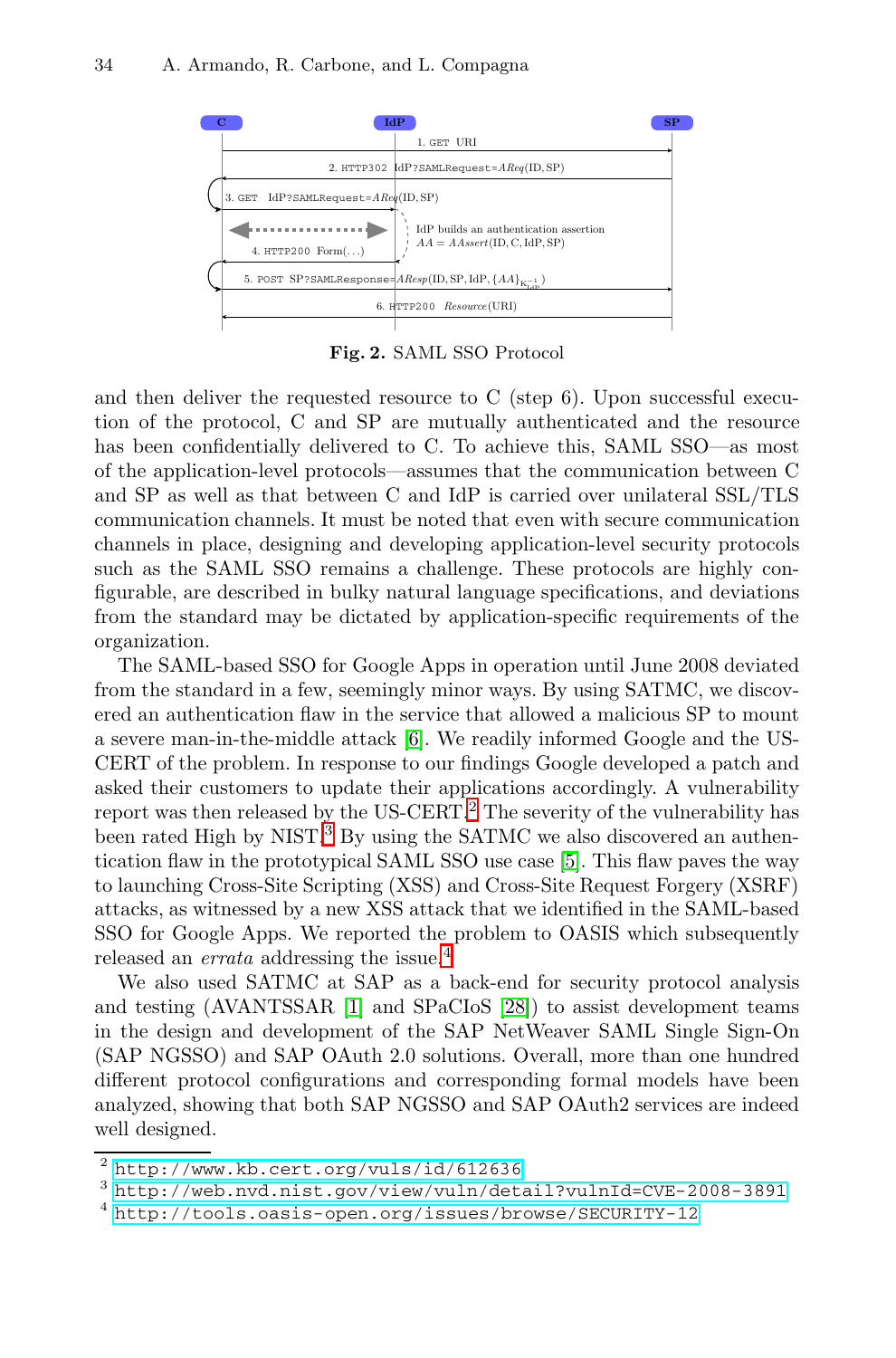<span id="page-4-0"></span>

Fig. 3. A simple travel approval process with annotated security requirements

All in all, SATMC has been key to the analysis of various security protocols of industri[al](#page-4-0) [c](#page-4-0)omplexity, leading to the discovery of a number of serious flaws, including a vulnerability in a "patched" version of the optimistic fair-exchange contract signing protocol developed by Asokan, Shoup, and Weidner [3] and a protocol for strong authentication based on the GSM infrastructure [7].

**Business Processes.** A Business Process (BP) is a workflow of activities whose execution aims to accomplish a specific business goal. BPs must be carefully designed and executed so to comply with security and regulatory compliance requirements. Figure 3 illustrates a simple example of a BP for travel request approval: a staff member may issue a travel request. Both the reason and the budget of the travel must be approved by managers. Afterwards, the requesting user is notified whether the request is granted or not. The BP shall ensure a number of authorization requirements: only managers shall be able to approve the reason and budget of travel requests. Moreover, a manager should not be allowed to approve her own travel request (Separation of Duty). Finally, the manager that approves the travel reason should not get access to the details of the travel budget (and vice versa) to perform her job (Need-to-Know Principle). Checking whether a given BP of real-world complexity complies with these kind of requirements is difficult.

<span id="page-4-1"></span>SA[TM](#page-14-8)[C h](#page-14-9)as been used to model check BPs against high-level authorization requirements [10]. Moreover, SATMC lies at the core of a Security Validation prototype for BPs developed by the Product Security Research unit at SAP. This prototype can integrate off-the-shelf Busin[ess](#page-5-0) Process Management (BPM) systems ([e.g](#page-4-1)., SAP Netweaver BPM and Activity) to support BP analysts in the evaluation of BP compliance. It enables a BP analyst to easily specify the security goals and triggers SATMC via a translation of the BP workflow, data, security [policy and goal into ASLan. As soon as a flaw is discovered](http://javadoc.iaik.tugraz.at/pkcs11_wrapper/1.2.15/iaik/pkcs/pkcs11/wrapper/PKCS11.html), it is graphically [rendered to the a](http://javadoc.iaik.tugraz.at/pkcs11_wrapper/1.2.15/iaik/pkcs/pkcs11/wrapper/PKCS11.html)nalyst [20,11].

**Security APIs.** A Security API is an Application Program Interface that allows untrusted code to access sensitive resources in a secure way. Figure 4 shows a few methods of the Java interface<sup>5</sup> for the security API defined by the  $PKCS#11$  standard  $[25]$ . The Java interface and its implementation allow to access the  $PKCS#11$ modules of smart cards or other hardware security modules (HSM) where

 $5$ http://javadoc.iaik.tugraz.at/pkcs11\_wrapper/1.2.15/iaik/pkcs/ pkcs11/wrapper/PKCS11.html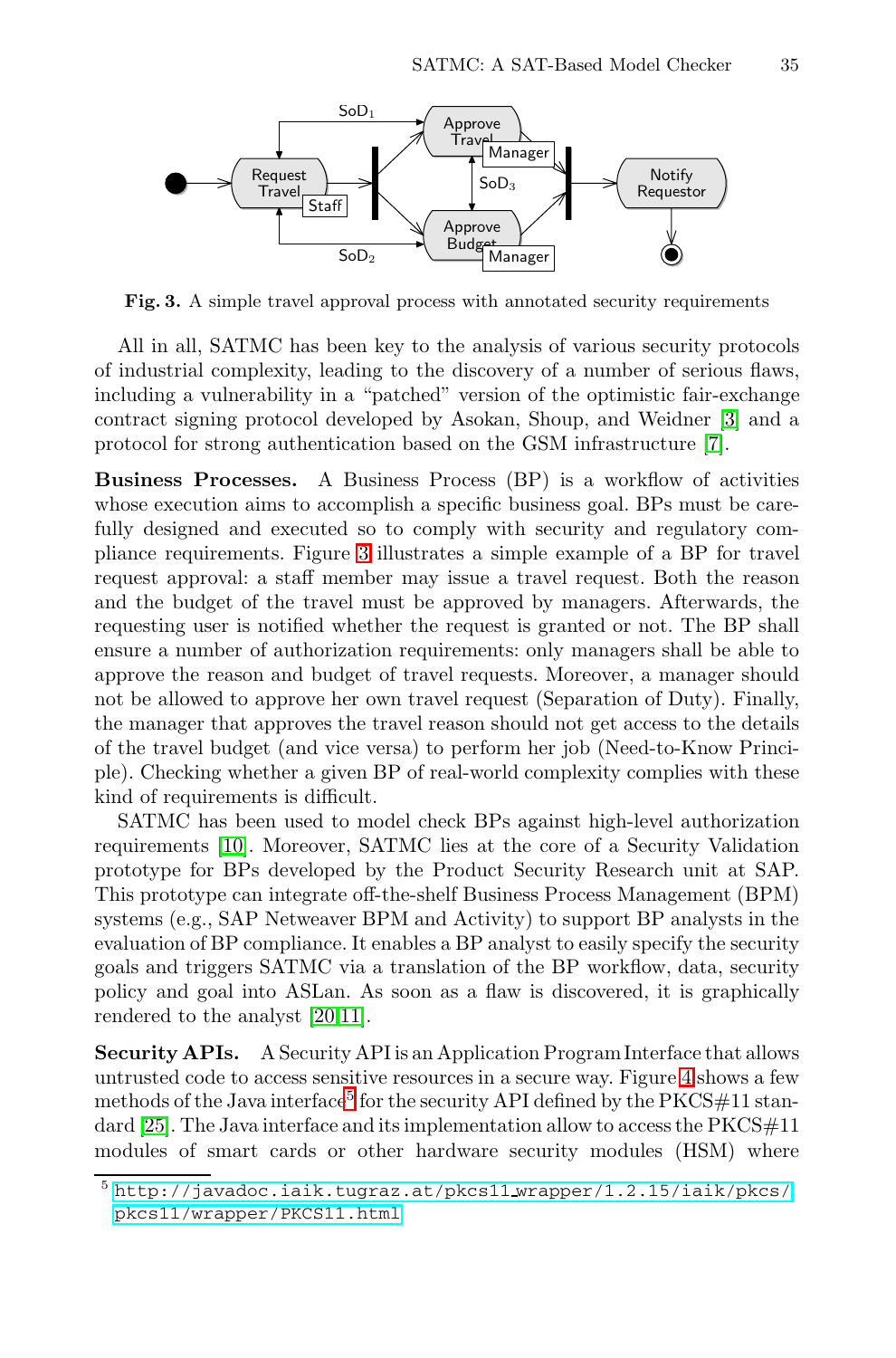<span id="page-5-0"></span>// modifies the value of one or more object attributes **void** C\_SetAttributeValue(**long** hSes, **long** hObj, CK\_ATTRIBUTE[] pAtt) // initializes <sup>a</sup> decryption operation **void** C\_DecryptInit(**long** hSes, CK\_MECHANISM pMechanism, **long** hKey) // decrypt encrypted data **byte**[] C\_Decrypt(**long** hSes, **byte**[] pEncryptedData) // wraps (i.e., encrypts) <sup>a</sup> key **byte**[] C\_WrapKey(**long** hSes, CK\_MECHANISM pMechanism, **long** hWrappingKey, **long** hKey)

**Fig. 4.** PKCS#11: Java interface

sensitive resources (e.g., cryptographic keys, pin numbers) can be stored. These resources can be as[soc](#page-14-5)iated with attributes (cf. C SetAttributeValue) stating, e.g., whether they can be extracted from the device or not, whether a certain key can be used to wrap (encrypt) another key, etc. For instance, if an object is set to be non-extractable, then it cannot be reset and become extractable again. More in general, changes to the attribute values and access to sensitive resources must comply the policy that the security API is designed to enforce and this must hold for any possible sequence of invocation of the methods offered by the API (C Decrypt, C WrapKey, etc.).

SATMC lies at the core of Tookan [18], a tool capable t[o](#page-14-10) [au](#page-14-10)tomatically detect and reproduce policy violations in commercially available cryptographic security tokens, exploiting vulnerabilities in their RSA PKCS#11 based APIs. Tookan can automatically reverse-engineer real PKCS#11 tokens, deduce their functionalities, construct formal models of the API for the SATMC model checker, and then execute the attack traces found by SATMC directly against the actual token. Tookan has been able to detect a variety of severe attacks on a number of commercial tokens (e.g., SecurID800 by RSA, CardOS V4.3 B by Siemens) [23]. Cryptosense<sup>6</sup> is a spin-off recently established on top of the success of Tookan.

# **3 Formal Framework**

A *fact* is an atomic formula of a first-order language. We consider a language L defined as the smallest set of formulae containing facts and equalities between (first-order) terms as atomic propositions as well as the formulae built with the usual propositional connectives  $(\neg, \vee, \ldots)$ , first-order quantifiers  $(\forall \text{ and } \exists)$ , and temporal operators (**F** for "some time in the future", **G** for "globally", **O** for "some time in the past", . . . ). A formula is *closed* if and only if all variables in it are bound by some quantifier.

Let V [be t](http://cryptosense.com/)he set of variables in  $\mathcal{L}$ ; let F and T be the (possibly infinite) sets of ground (i.e., variable-free) facts and terms of  $\mathcal L$  respectively. A *model* is 4-uple  $M = \langle \mathcal{I}, \mathcal{R}, \mathcal{H}, \mathcal{C} \rangle$ , where

**–** I⊆F is the *initial state*,

 $- \mathcal{R}$  is a set of *rewrite rules*, i.e., expressions of the form  $(L \xrightarrow{r(v_1,...,v_n)} R)$ , where L and R are finite sets of facts, r is a *rule name* (i.e., an *n*-ary function

<sup>6</sup> http://cryptosense.com/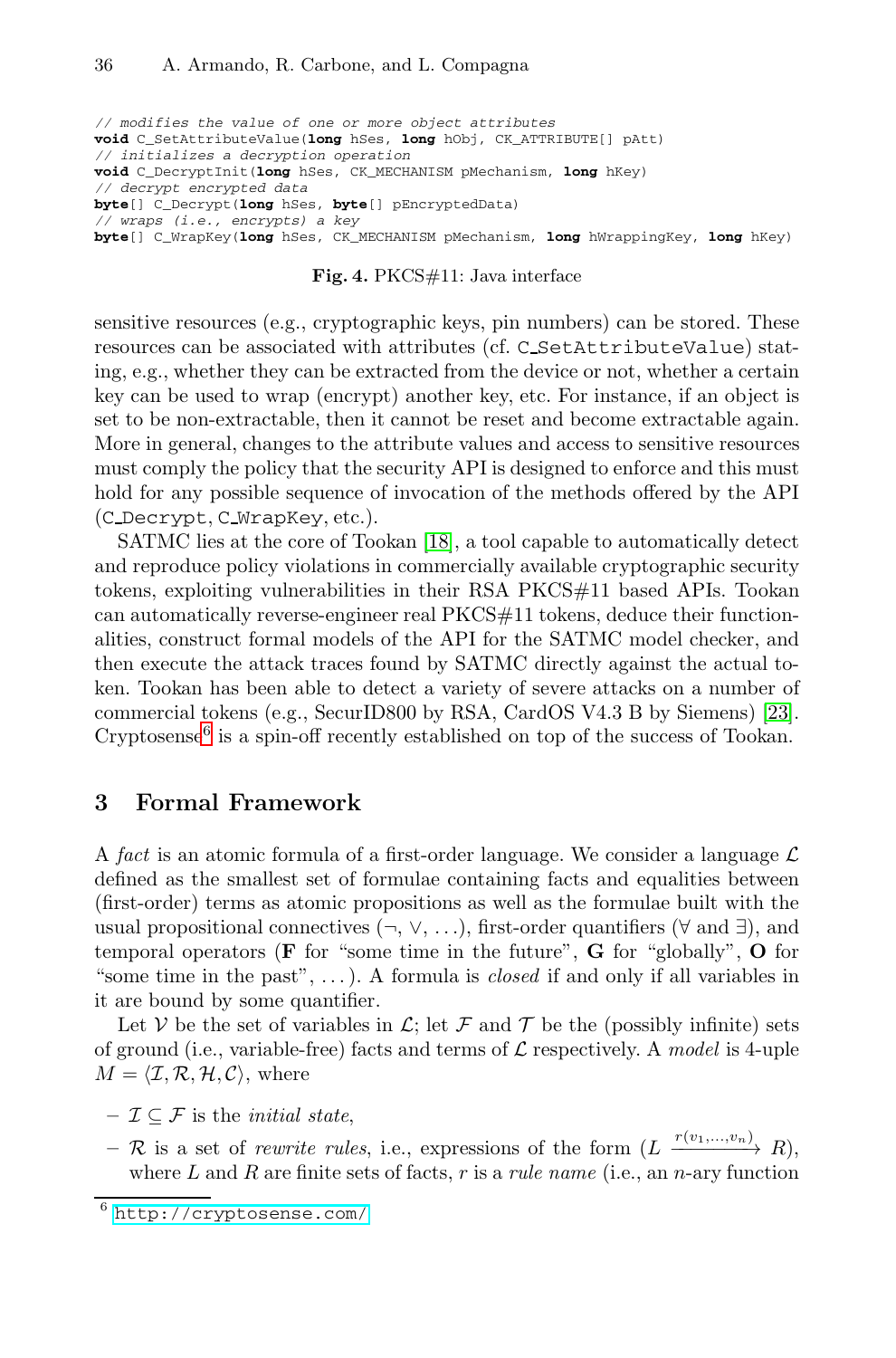symbol uniquely associated with the rule) for  $n \geq 0$ , and  $v_1, \ldots, v_n$  are the variables in  $L$ ; it is required that the variables occurring in  $R$  also occur in L.

- $-$  H is a set of *Horn clauses*, i.e., expressions of the form  $(h \xleftarrow{c(v_1,...,v_n)} B)$ , where h is a fact, B is a finite set of facts, c is a *Horn clause name* (i.e., an n-ary function symbol uniquely associated with the clause) for  $n > 0$ , and  $v_1, \ldots, v_n$  are the variables occurring in the clause.
- **–** C⊆L is a set of closed formulae called *constraints*.

An *assignment* is a total function from V into T, i.e.,  $\sigma : \mathcal{V} \to \mathcal{T}$ . Assignments are extended to the facts and terms of  $\mathcal L$  in the obvious way. Let  $S \subseteq \mathcal F$ , the *closure of*  $S \subseteq \mathcal{F}$  *under*  $\mathcal{H}$ , in symbols  $[S]^{\mathcal{H}}$ , is the smallest set of facts containing S and such that for all  $(h \stackrel{c(...)}{\longleftrightarrow} B) \in \mathcal{H}$  and  $\sigma : \mathcal{V} \to \mathcal{T}$  if  $B\sigma \subseteq [S]^{\mathcal{H}}$  then  $h\sigma \in [S]^{\mathcal{H}}$ . A set of facts S is closed under H iff  $[S]^{\mathcal{H}} = S$ . We interpret the facts in  $[S]^{\mathcal{H}}$  as the propositions holding in the state represented by S, all other facts being false (closed-world assumption). Let  $(L \xrightarrow{\rho} R) \in \mathcal{R}$  and  $\sigma : \mathcal{V} \to \mathcal{T}$ . We say that *rule (instance)*  $\rho \sigma$  *is applicable in state* S if and only if  $L \sigma \subseteq [S]^{\mathcal{H}}$ and when this is the case  $S' = \text{app}_{\text{cor}}(S) = (S \setminus L\sigma) \cup R\sigma$  is the state resulting from the execution of  $\rho\sigma$  in S. A *path*  $\pi$  is an alternating sequence of states and rules instances  $S_0 \rho_1 S_1 \rho_2 \ldots$  such that  $S_i = \text{app}_{\rho_i}(S_{i-1})$ , for  $i = 1, 2, \ldots$  If, additionally,  $S_0 \subseteq \mathcal{I}$ , then we say that the path is *initialized*. Let  $\pi = S_0 \rho_1 S_1 \dots$ be a path; we define  $\pi(i) = S_i$  and  $\pi_i = S_i \rho_{i+1} S_{i+1} \ldots; \pi(i)$  and  $\pi_i$  are the  $i$ -th state of the path and the suffix of the path starting with the  $i$ -th state, respectively. We assume that paths have infinite length. (This can be always obtained by adding stuttering transitions to the system.) Let  $\pi$  be an initialized path of M. An LTL formula  $\phi$  *is valid on*  $\pi$  *under*  $\sigma$ , in symbols  $\pi \models_{\sigma} \phi$ , if and only if  $\pi_0 \models_{\sigma} \phi$ , where  $\pi_i \models_{\sigma} \phi$  is inductively defined as follows.

 $\pi_i \models_{\sigma} f$  iff  $f \sigma \in [\pi(i)]^{\mathcal{H}}$  (f is a fact)  $\pi_i \models_{\sigma} t_1 = t_2$  iff  $t_1 \sigma$  and  $t_2 \sigma$  are the same term<br>  $\pi_i \models_{\sigma} \neg \phi$  iff  $\pi_i \not\models_{\sigma} \phi$  $\pi_i \models_{\sigma} \neg \phi$  iff  $\pi_i \not\models_{\sigma} \phi$ <br>  $\pi_i \models_{\sigma} \phi \lor \psi$  iff  $\pi_i \models_{\sigma} \phi$  $\pi_i \models_{\sigma} \phi \lor \psi$  iff  $\pi_i \models_{\sigma} \phi$  or  $\pi_i \models_{\sigma} \psi$ <br>  $\pi_i \models_{\sigma} \mathbf{F}(\phi)$  iff there exists  $j \geq i$  su  $\pi_i \models_{\sigma} \mathbf{F}(\phi)$  iff there exists  $j \geq i$  such that  $\pi_j \models_{\sigma} \phi$ <br>  $\pi_i \models_{\sigma} \mathbf{G}\phi$  iff for all  $j \geq i$   $\pi_j \models_{\sigma} \phi$  $\pi_i \models_{\sigma} \mathbf{G}\phi$  iff for all  $j \geq i \pi_j \models_{\sigma} \phi$ <br>  $\pi_i \models_{\sigma} \mathbf{O}\phi$  iff there exists  $0 \leq j \leq j$  $\pi_i \models_{\sigma} \mathsf{O}\phi$  iff there exists  $0 \leq j \leq i$  such that  $\pi_j \models_{\sigma} \phi$ <br>  $\pi_i \models_{\sigma} \exists x.\phi$  iff there exists  $t \in \mathcal{T}$  such that  $\pi_i \models_{\sigma[t/x]} \phi$ iff there exists  $t \in \mathcal{T}$  such that  $\pi_i \models_{\sigma[t/x]} \phi$ 

where  $\sigma[t/x]$  is the assignment that associates x with t and all other variables y with  $\sigma(y)$ . The semantics of the remaining connectives and temporal operators, as well as of the universal quantifier, is defined analogously. Let  $M_1 = \langle \mathcal{I}_1, \mathcal{R}_1, \mathcal{H}_1, \mathcal{C}_1 \rangle$  and  $M_2 = \langle \mathcal{I}_2, \mathcal{R}_2, \mathcal{H}_2, \mathcal{C}_2 \rangle$ . The *parallel composition of*  $M_1$  *and*  $M_2$  is the model  $M_1||M_2 = \langle \mathcal{I}_1 \cup \mathcal{I}_2, \mathcal{R}_1 \cup \mathcal{R}_2, \mathcal{H}_1 \cup \mathcal{H}_2, \mathcal{C}_1 \cup \mathcal{C}_2 \rangle$ . Let  $M = \langle \mathcal{I}, \mathcal{R}, \mathcal{H}, \mathcal{C} \rangle$  be a model and  $\phi \in \mathcal{L}$ . We say that  $\phi$  *is valid in* M, in symbols  $M \models \phi$ , if and only if  $\pi \models_{\sigma} \phi$  for all initialized paths  $\pi$  of M and all assignments *σ* such that  $π \models σ ψ$  for all  $ψ ∈ C$ .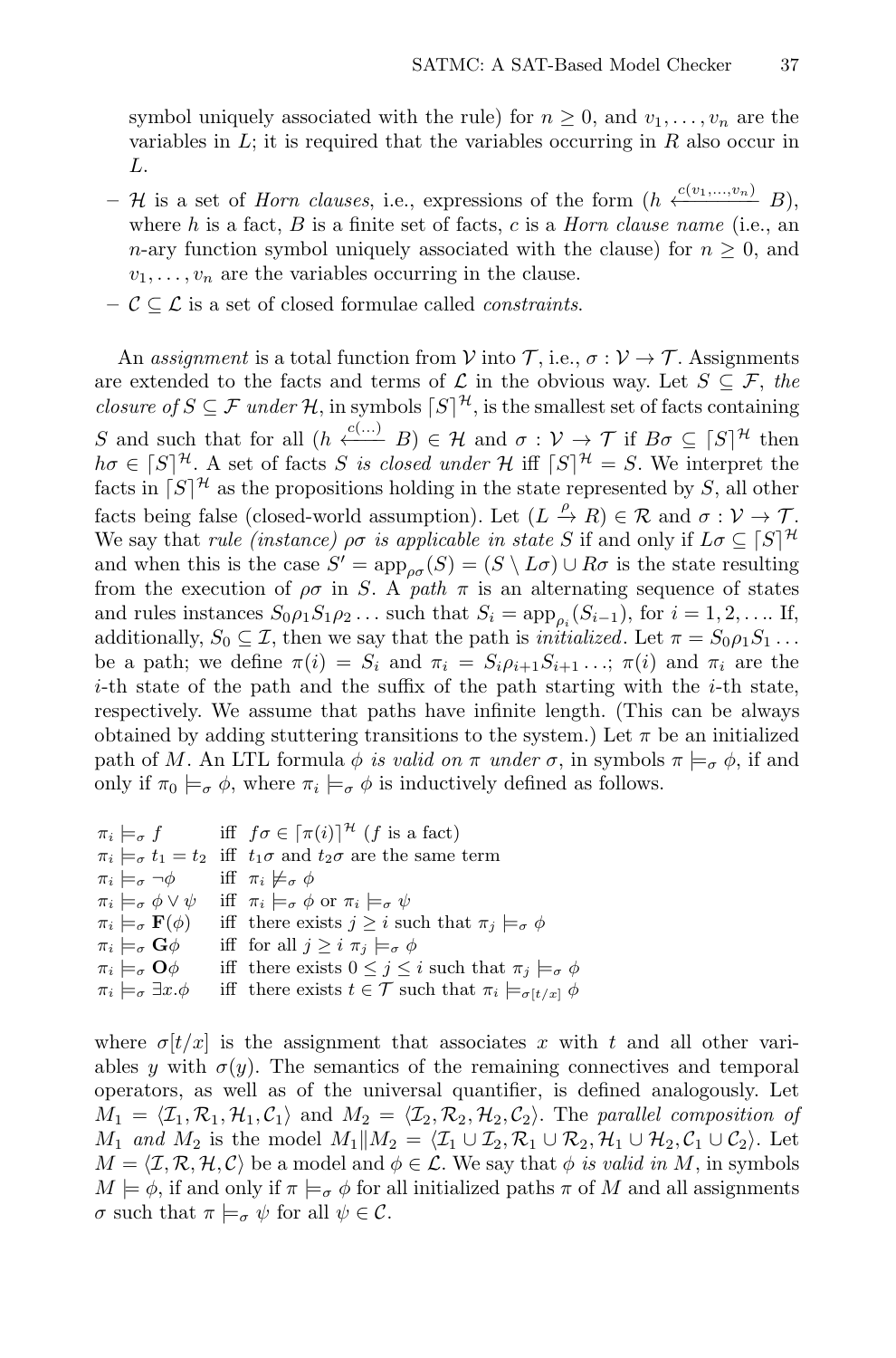<span id="page-7-0"></span>

|                 | $_{\rm Fact}$                 | Meaning                                                                          |
|-----------------|-------------------------------|----------------------------------------------------------------------------------|
| Domain          |                               | $\texttt{sent}(s, b, a, m, c)$ sent m on c to a pretending to be b               |
| Independent     |                               | $\texttt{rcvd}(a, b, m, c)$ m (supposedly sent by b) has been received on c by a |
|                 |                               | contains $(d, ds)$ is member of ds                                               |
|                 |                               | $ik(m)$ the intruder knows m                                                     |
| Protocols       |                               | state $r(j, a, ts)$ a plays r, has internal state ts, and can execute step j     |
| <b>Business</b> |                               | $\mathbf{pa}(r,t)$ r has the permission to perform t                             |
| Processes       |                               | $\mathbf{u}\mathbf{a}(a,r)$ a is assigned to r                                   |
|                 | executed $(a,t)$ a executed t |                                                                                  |
|                 |                               | $\texttt{granted}(a, t)   a$ is granted to execute t                             |
| APIs            |                               | $\mathsf{attrs}(as)$ security token has attributes as                            |

**Table 1.** Facts and their informal meaning

Legenda:  $s, a, b:$  agents; m: message; c: channel; r: role; j: protocol step; ts: list of terms; t: task d: data; ds: set of data; o: resource object; as: set of attributes

# **4 Modeling Security-Critical Systems**

We are interested in model checking problems of the form:

$$
M_S \parallel M_I \models G \tag{1}
$$

where  $M_S = \langle \mathcal{I}_S, \mathcal{R}_S, \mathcal{H}_S, \mathcal{C}_S \rangle$  and  $M_I = \langle \mathcal{I}_I, \mathcal{R}_I, \mathcal{H}_I, \mathcal{C}_I \rangle$  are the model of the security-sensitive system and of the intruder respectively and  $G$  is an LTL formula expressing the security properties that the combined model must enjoy.

Table 1 presents an excerpt of the facts (2nd column) used in the different application domains (1st column). Their informal meaning is explained in the rightmost column. Some facts have a fixed meaning: ik models the intruder knowledge, sent and rcvd are used to model communication, and contains expresses set membership. Other facts are domain specific:  $state_r(j, a, ts)$  models the state of honest agents in security protocols;  $pa(r, t)$ ,  $ua(a, r)$ , executed(a, t) and granted $(a, t)$  are used to represent the security policy and task execution in business processes; finally  $\text{attrs}(as)$  is used to model attribute-value assignments to resource objects in security APIs. Here and in the sequel we use typewriter font to write facts and rules with the additional convention that variables are capitalized (e.g., C, AReq), whereas constants and function symbols begin with a lower-case letter (e.g., hReq).

Formal Modeling of Security-Critical Sy[st](#page-3-0)ems. In the case of security protocols, the initial state  $\mathcal{I}_S$  contains a state-fact state<sub>r</sub>(1, a, ts) for each agent a. In case of business processes, the initial state specifies which tasks are ready for execution as well as the access control policy (e.g., the user-role and the role-permission assignment relations). In case of security APIs, the initial state specifies some attribute-value assignments.

Let us now consider an example of rewriting rules in  $\mathcal{R}_S$ . The reception of message 2 by the client and the forwarding of message 3 in Figure 2 are modeled by the following rewriting rule: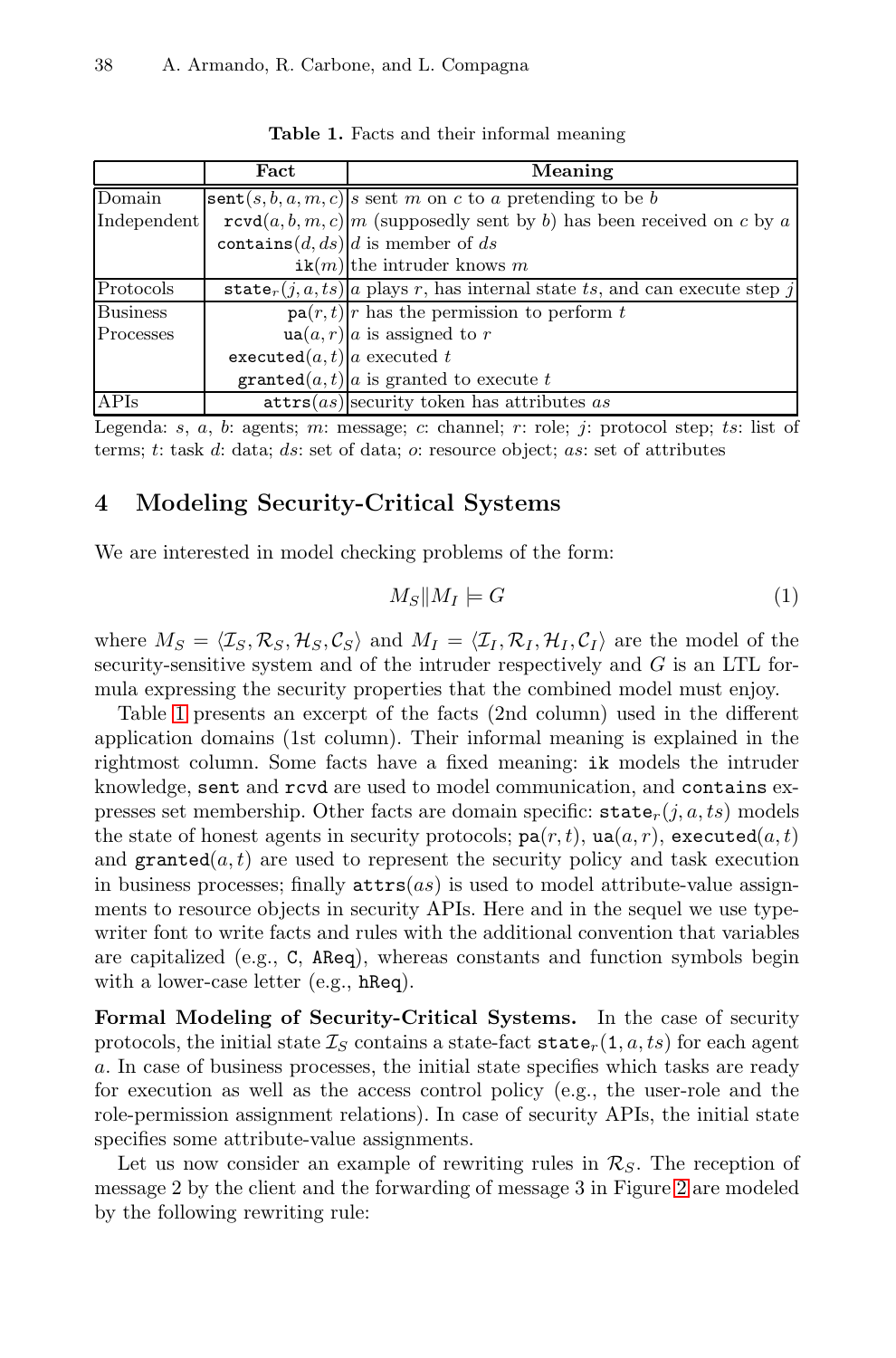$\texttt{rcvd} \left(\texttt{C}, \texttt{SP}, \texttt{hRsp}(\texttt{c30x}, \texttt{IdP}, \texttt{AReq}), \texttt{C}_{\texttt{SP2C}} \right)$  .  $\texttt{state}_\texttt{c}(2, \texttt{C}, \texttt{[SP}, \dots, \texttt{C}_{\texttt{C2IdP}})) \xrightarrow{\texttt{send}_2(\texttt{C}, \dots, \texttt{C}_{\texttt{C2IdP}})} \texttt{state}_\texttt{c}(3, \texttt{C}, \texttt{[Area, SP}, \dots, \texttt{C}_{\texttt{C2IdP}}])$  $sent(C, C, IdP, hReg(get, IdP, AReq), C<sub>C2IdP</sub>)$ 

The clauses in  $\mathcal{H}_S$  support the specification, e.g., of access control policies. For instance, in case of [bu](#page-9-1)siness processes, the Role-based Access Control (RBAC) model can be naturally and succinctly specified as follows:

$$
granted(A,T) \xleftarrow{grant(A,R,T)} {ua(A,R), pa(R,T)}
$$

Moreover, security-critical systems often rely on assumptions on the behavior of the principals involved (e.g., progress, availability). These assumptions can be specified by adding suitably defined LTL formulae to  $\mathcal{C}_S$ . Some examples are provided in the last two rows of Table 2.

**Formal Modeling of the Intruder.** A model that corresponds to the Dolev-Yao intruder is given by  $M_{DY} = \langle \emptyset, \mathcal{R}_{DY}, \mathcal{H}_{DY}, \emptyset \rangle$ , where the rewrite rules in  $\mathcal{R}_{DY}$  model the ability to overhear, divert, and intercept messages and the clauses in  $\mathcal{H}_{DY}$  model the inferential capabilities, e.g., the ability to decrypt messages when the key used for encryption is known to t[he](#page-5-0) intruder as well as that to forge new messages. The model of the Dolev-Yao intruder  $M_{DY}$  can be complemented by a model  $M_{I'} = \langle \mathcal{I}_{I'}, \mathcal{R}_{I'}, \mathcal{H}_{I'}, \mathcal{C}_{I'} \rangle$ , where  $\mathcal{I}_{I'}$  contains the facts representing the initial knowledge in the scenario considered,  $\mathcal{R}_{I'}$  and  $\mathcal{H}_{I'}$ model additional, domain specific behaviors of the intruder, and  $C_{I'}$  may instead constrain the otherwise allowed behaviors. Thus the model of the intruder stems from the parallel combination of  $M_{DY}$  and  $M_{I'}$ , i.e.,  $M_{I} = (M_{DY}||M_{I'})$ .

For instance, the behavior of the intruder for security APIs can be extended using the following rule that models the Java method C Decrypt of Figure 4:

 $ik(crypt(K,R))$ . ik  $(hand(N, inv(K)))$ . attrs(KeyAttrs)- contains(attr(decrypt, true, N), KeyAttrs)  $\xrightarrow{\text{decrypt\_key\_asym(KeyAttrs}, K, R, N)} \text{ik}(R) \cdot LHS$ 

where LHS abbreviates the left hand side of the rule. This rule states that if *(i)* the intru[der](#page-9-1) knows a cipher-text encrypted with key K and the handler N of the key inv(K), and *(ii)* N has the attribute decryption set to true (i.e., the key associated with that handler can be used for decryption), then the decrypt method can be applied and the intruder can retrieve the plain-text R. (Notice that knowing the handler does not mean to know the key associated to the handler.)

As a further instance, a transport layer protocol such as SSL/TLS can be abstractly characterized by including suitable formulae in  $\mathcal{C}_{I'}$ . To illustrate consider the first four rows of Table 2, where, here and in the sequel,  $\forall(\psi)$  stands for the universal closure of the formula  $\psi$ . The formula in the 3rd row formalizes the property of a weakly confidential channel, i.e., a channel whose output is exclusively accessible to a single, yet unknown, receiver. In our model this amounts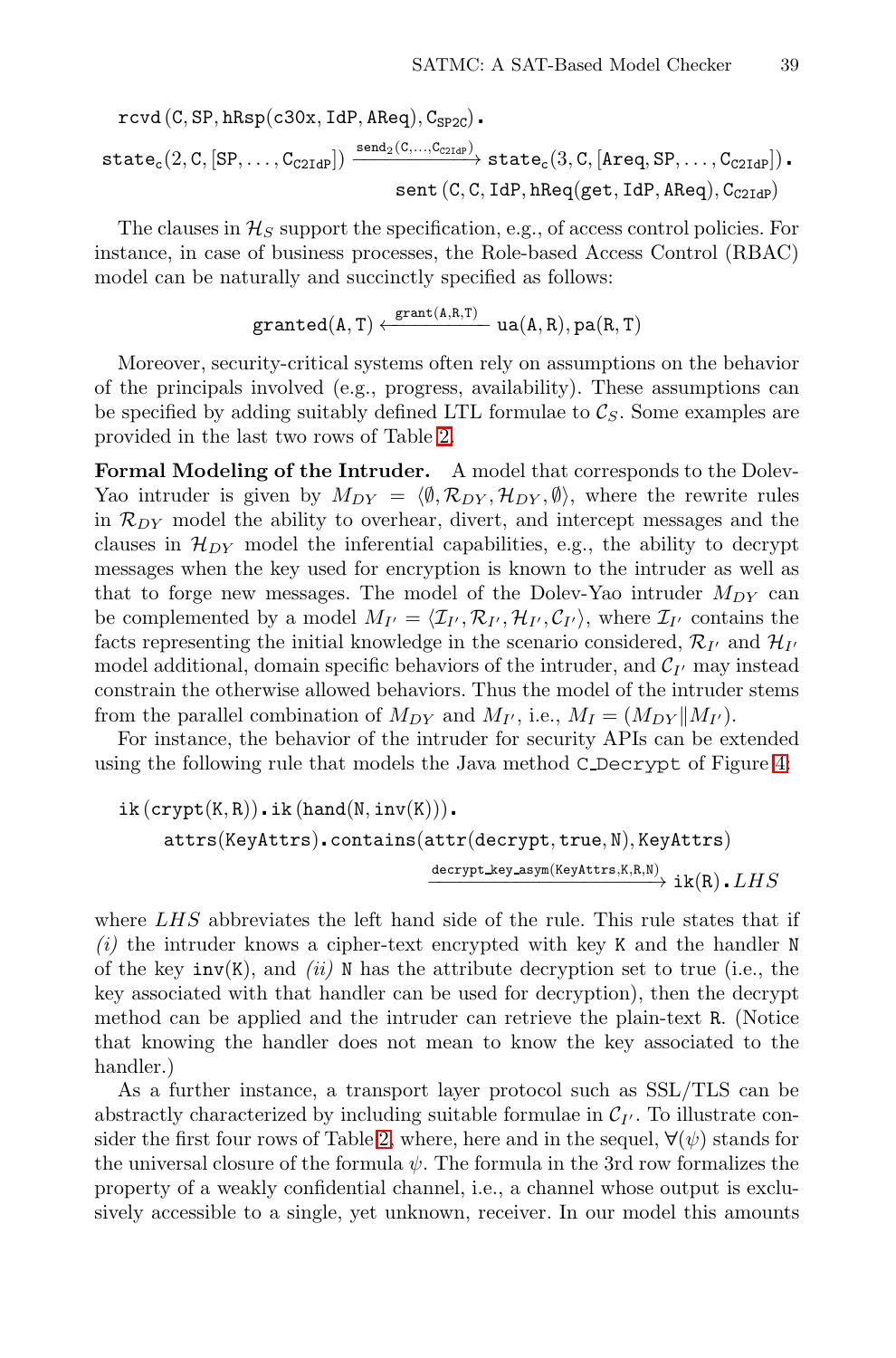<span id="page-9-1"></span>

| Property | LTL Formula                                                                                                                                                        |
|----------|--------------------------------------------------------------------------------------------------------------------------------------------------------------------|
|          | confidential $to(c, p)$ $\mathbf{G} \forall(\text{rcvd}(A, B, M, c) \Rightarrow A = p)$                                                                            |
|          | $\label{eq:subt} \textit{authentic\_on}(c,p) \big  \mathbf{G}\, \forall (\texttt{sent}(\textit{RS},A,B,M,c) \Rightarrow \hspace{-3pt} (A=p \wedge \textit{RS}=p))$ |
|          | weakly_confidential(c) $\mathbf{G} \forall ((\texttt{rcvd}(A, B, M, c) \land \mathbf{F} \texttt{rcvd}(A', B', M', c)) \Rightarrow A = A')$                         |
|          | $resilient(c)$ $\mathbf{G} \forall (\texttt{sent}(RS, A, B, M, c) \Rightarrow \mathbf{F} \texttt{rcvd}(B, A, M, c))$                                               |
|          | $\overline{progress(a,r,j)}$ G $\forall$ (state <sub>r</sub> $(j,a,ES) \Rightarrow$ F $\neg$ state <sub>r</sub> $(j,a,ES)$ )                                       |
|          | <i>availability</i> $(a, c)$ $\mathbf{G} \forall (\text{rcvd}(a, P, M, c) \Rightarrow \mathbf{F} \neg \text{rcvd}(a, P, M, c))$                                    |

to requiring that, for every state S, if a fact  $\text{rcvd}(a, b, m, c) \in S$ , then in all the successor states the rcvd facts with channel  $c$  must have  $a$  as recipient (see corresponding LTL formula in the 3rd row). More details can be found in [6,4].

<span id="page-9-0"></span>**Security Goals.** For security protocols, besides the usual secrecy and authentication goals, our property specification language  $\mathcal L$  allows for the specification of sophisticated properties involving temporal opera[to](#page-4-0)rs and first-order quantifiers. For instance, a fair exchange goal for the ASW protocol discussed in [4] is:

 $\mathbf{G} \forall n_Q. \forall n_R.$ (hasvc $(r, txt, n_Q, n_R) \Rightarrow \mathbf{F} \exists n_R.$ hasvc $(o, txt, n_Q, n_R)$ )

stating that if an agent r has a valid contract, then we ask  $\sigma$  to possess a valid contract relative to the same contractual text txt and secret commitment  $n_O$ .

Finally, the separation of duty property  $\text{SoD}_3$  exemplified in Figure 3 can be expressed as the following LTL formula:

 $\mathbf{G} \ \forall$ (executed(A, approve\_travel)  $\Rightarrow$  G  $\neg$ executed(A, approve\_budget))

This goal states that if an agent A has executed the task approve travel then he should not execute the task approve budget.

# **5 SAT-Based Model Checking of Security-Critical Systems**

A high-level overview of the architec[tu](#page-14-11)re of SATMC 3.0 is depicted in Figure 5. SATMC takes as input the specification of the system  $M<sub>S</sub>$ , (optionally) a specification of the custom intruder behavior  $M_{I'}$ , a security goal  $G \in \mathcal{L}$ , and checks whether  $M_S||M_I \models G$  via a reduction to a SAT problem. Since  $M_I = (M_{DY}||M_{I'})$ , this boils down to checking whether  $M_S||M_{DY}||M_{I'}| \in G$ . The **DY Attacker** module computes and carries out a number of optimizing transformations on  $M_S||M_{DY}$ . These transformations specialize the (otherwise very prolific) rules and clauses of  $M_{DY}$  and produce a model  $M_{S-DY}$  which is easier to analyze than (yet equivalent to)  $M_S||M_{DY}$  [9]. The module finally computes and yields the model  $M_{S-DY}||M_{I'}$  which is equivalent to  $M_S||M_I$  with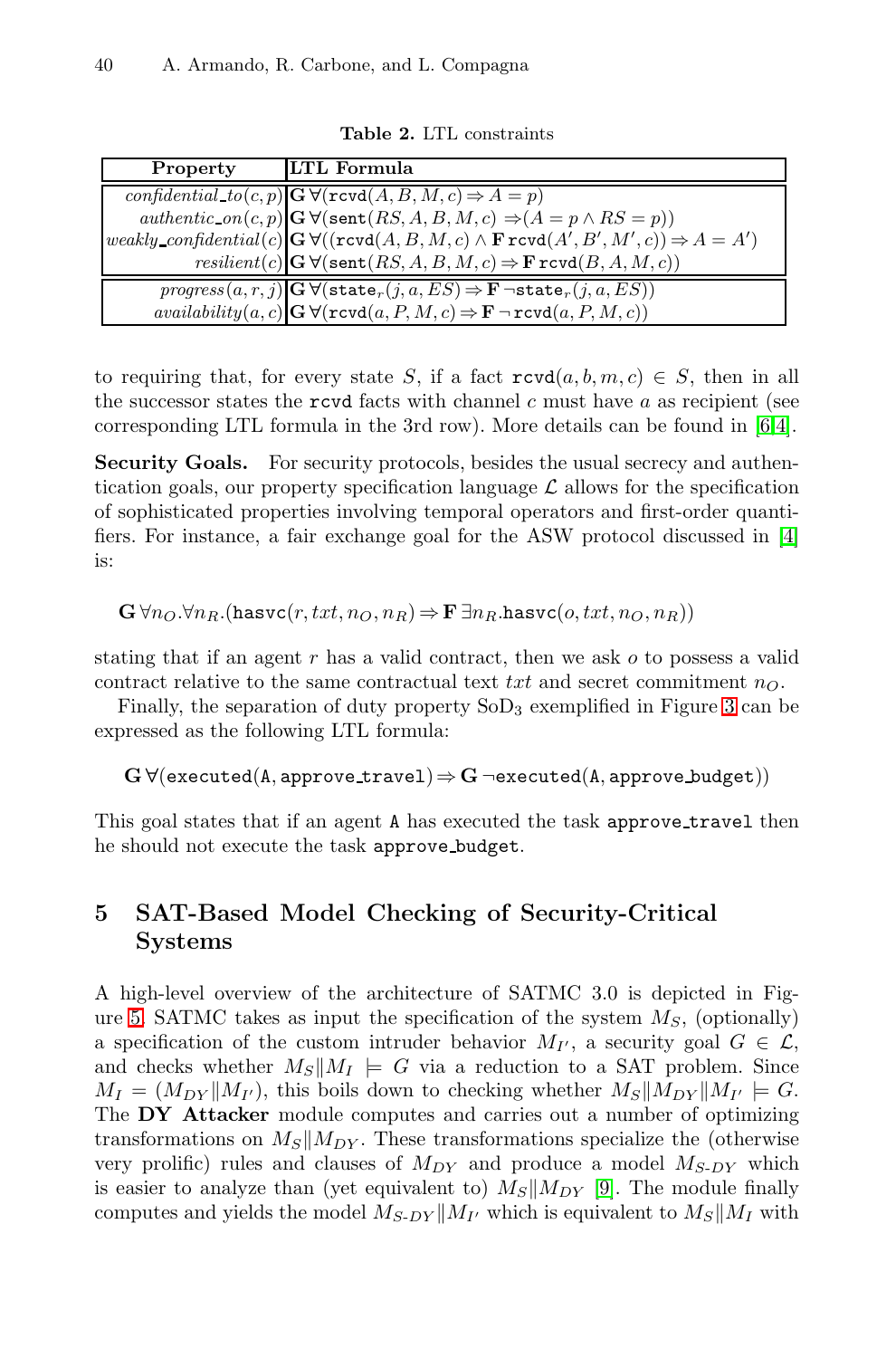<span id="page-10-0"></span>

**Fig. 5.** SATMC Internals

 $M_I = (M_{DY}|| M_{I'})$ . Thus the problem of checking whether  $M_S|| M_{DY}|| M_{I'} \models G$ is reduced to checking whether  $M_{S-DY}||M_{I'}| \in G$ .

Let  $M = (M_{S-DY}||M_{I}) = \langle \mathcal{I}, \mathcal{R}, \mathcal{H}, \mathcal{C} \rangle$ . SATMC now builds a propositional formula  $\Phi_k$  such that every truth-value assignment satisfying  $\Phi_k$  corresponds to a counterexample of  $M \models G$  of length k and vice versa, with  $k \leq k_{max}$  (where the upper bound  $k_{max}$  is an additional input to SATMC). The formula  $\Phi_k$  is given by the conjunction of the propositional formulae (i)  $[M']_k$  encoding the unfolding (up to k-times) of the transition relation associated with  $M' = \langle \mathcal{I}, \mathcal{R}, \mathcal{H}, \emptyset \rangle$ , and (ii)  $\llbracket C \Rightarrow G \rrbracket_k$ , where C is a conjunction of the formulae in C, encoding the set of attack traces of length k satisfying the constraints C. The module **Model Encod[in](#page-14-11)g** takes as input M' and generates  $[[M']_k$ , while  $[[C \Rightarrow G]]_k$  is generated by the cascade of the **Goal Grounding** and **PLTL2SAT** [m](#page-14-12)odules.

The **PLTL2SAT** module leverages existing Bounded Model Checking (BMC) techniques [14]. However, the techniques available in the literature assume that *(i)* a propositional encoding of the transition relation of M is available and that *(ii)* the goal formula belongs of propositional LTL. Both assumptions are violated by the model checking problem we consider, since *(i)* the models we consider are defined over a set [of s](#page-14-13)tates which is not bounded *a priori* and *(ii)* first-order LTL formulae are allowed. In [9] we showed that the first problem can be tackled by computing a planning graph of the [pro](#page-10-0)blem of depth  $k$ . A planning graph [17] (module **Planning Graph Generator**) is a succinct representation of an overapproximation of the states reachable in  $k$  steps. The planning graph is also key to reducing the first-order LTL formula  $(C \Rightarrow G)$  to an equivalent (in a sense that will be defined later) propositional LTL formula (via the **Goal Grounding** module) which is then reduced to SAT using techniques developed for bounded model checking of reactive systems [14] (via the **PLTL2SAT** module).

A SAT solver is finally used to check the satisfiability of the formula  $\Phi_k$ (module **SAT Solving**). Although not shown in Figure 5, SATMC carries out an iterative deepening strategy on  $k$ . Initially  $k$  is set to 0, and then it is incremented till an attack is found (if any) or  $k_{max}$  is reached. If this is the case no attack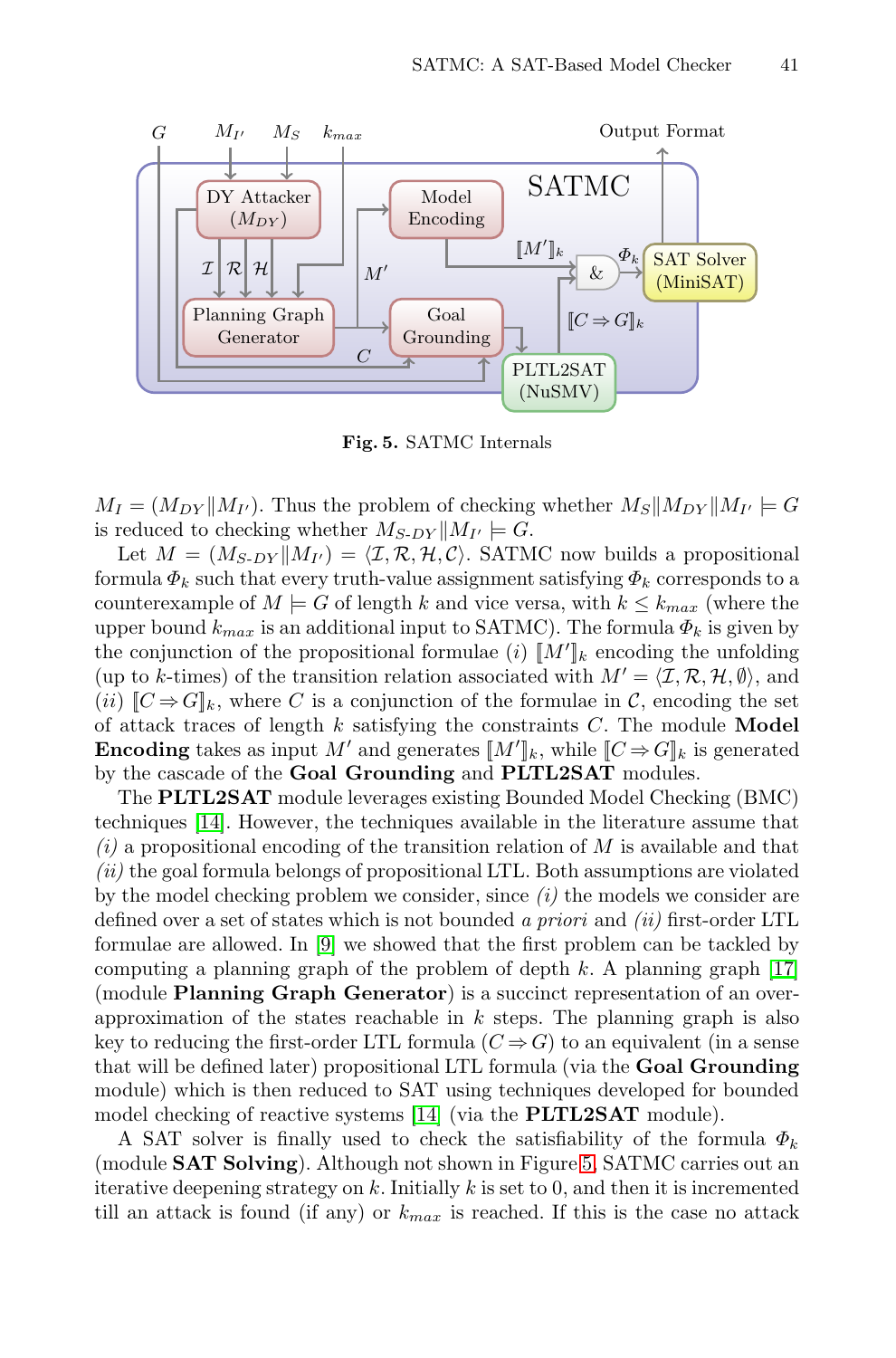traces of length up to  $k_{max}$  exist. Notice that it is possible to set  $k_{max}$  to  $\infty$ , but then the procedure may not terminate (i.e., it is a sem[i-d](#page-14-11)ecision procedure). It is worth noticing that even though the planning graph may represent spurious execution paths, the encoding in SAT is precise and thus false positives are not returned by SATMC.

**The Planning Graph.** A *planning graph* is a sequence of layers  $\Gamma_i$  for  $i =$  $0,\ldots,k$ , where each layer  $\Gamma_i$  is a set of facts concisely representing the set of states  $||T_i|| = \{S : S \subseteq T_i\}$ . The construction of a planning graph for M' goes beyond the scope of this paper and the interested reader is referred to [9] for more details. For the purpose of this paper it suffices to know that  $(i)$   $\Gamma_0$  is set to the initial state of  $M'$ , *(ii)* if S is reachable from the initial state of  $M'$  in i steps, then  $S \in ||T_i||$  (or equivalently  $S \subseteq T_i$ ) for  $i = 0, \ldots, k$ , and *(iii)*  $T_i \subseteq T_{i+1}$ for  $i = 0, \ldots, k - 1$ , i.e., the layers in the planning graph grow monotonically.

**Encoding the Model.** The first step is to add a time-index to the rules and facts to indicate the state at which the rules apply or the facts hold. Facts and rules are thus indexed by 0 through  $k$ . If  $p$  is a fact, a rule, or a Horn clause and i is an index, then  $p^i$  is the corresponding time-indexed propositional variable. If  $p = p_1, \ldots, p_n$  is a tuple of facts, rules, or Horn clauses and i is an index, then  $p^i = p_1^i, \ldots, p_n^i$  is the corresponding time-indexed tuple of propositional variables. The propositional formula  $[M']_0$  is  $I(f^0, h c^0)$ , while  $[M']_k$ , for  $k > 0$ , is of the form:

$$
I(\boldsymbol{f}^{0}, \boldsymbol{h}\boldsymbol{c}^{0}) \wedge \bigwedge_{i=0}^{k-1} T_{i}(\boldsymbol{f}^{i}, \boldsymbol{\rho}^{i}, \boldsymbol{h}\boldsymbol{c}^{i}, \boldsymbol{f}^{i+1}, \boldsymbol{h}\boldsymbol{c}^{i+1})
$$
(2)

<span id="page-11-0"></span>where *f*, *ρ*, and *hc* are tuples of facts, rules, and Horn clauses, respectively. The formula  $I(\bm{f}^0, \bm{h}\bm{c}^0)$  encodes the initial state whereas the formula  $T_i(\bm{f}^i, \bm{\rho}^i, \bm{h}\bm{c}^i)$  $f^{i+1}, \mathbf{h} \mathbf{c}^{i+1}$  encodes all the possible evolutions of the system from step i to step  $i+1$ . The encoding of the system follows the approach proposed in [9], adapted from an encoding technique originally introduced for AI planning, extended to support Horn clauses.

**Grounding First-order LTL Formulae.** Planning graphs are also key to turn any first-order LTL formula  $\psi$  into a propositional LTL formula  $\psi_0$  such that if  $\pi$  is an execution path of M' with k or less states that violates  $\psi_0$ , then  $\pi$  violates also  $\psi$ , and vice versa. This allows us to reduce the BMC problem for any first-order LTL formula  $\psi$  to the BMC for a propositional LTL formula  $\psi_0$  (module **Goal Grounding**) which can in turn be reduced to SAT by using the techniques available in the literature. The functionalities of the module **PLTL2SAT** are currently given by the NuSMV model checker, used as a plugin by SATMC. From the key properties of the planning graph described in Section 5 it is easy to see that if a fact does not occur in  $\Gamma_k$ , then it is false in all states reachable from the initial state in  $k$  steps and this leads to the following fact.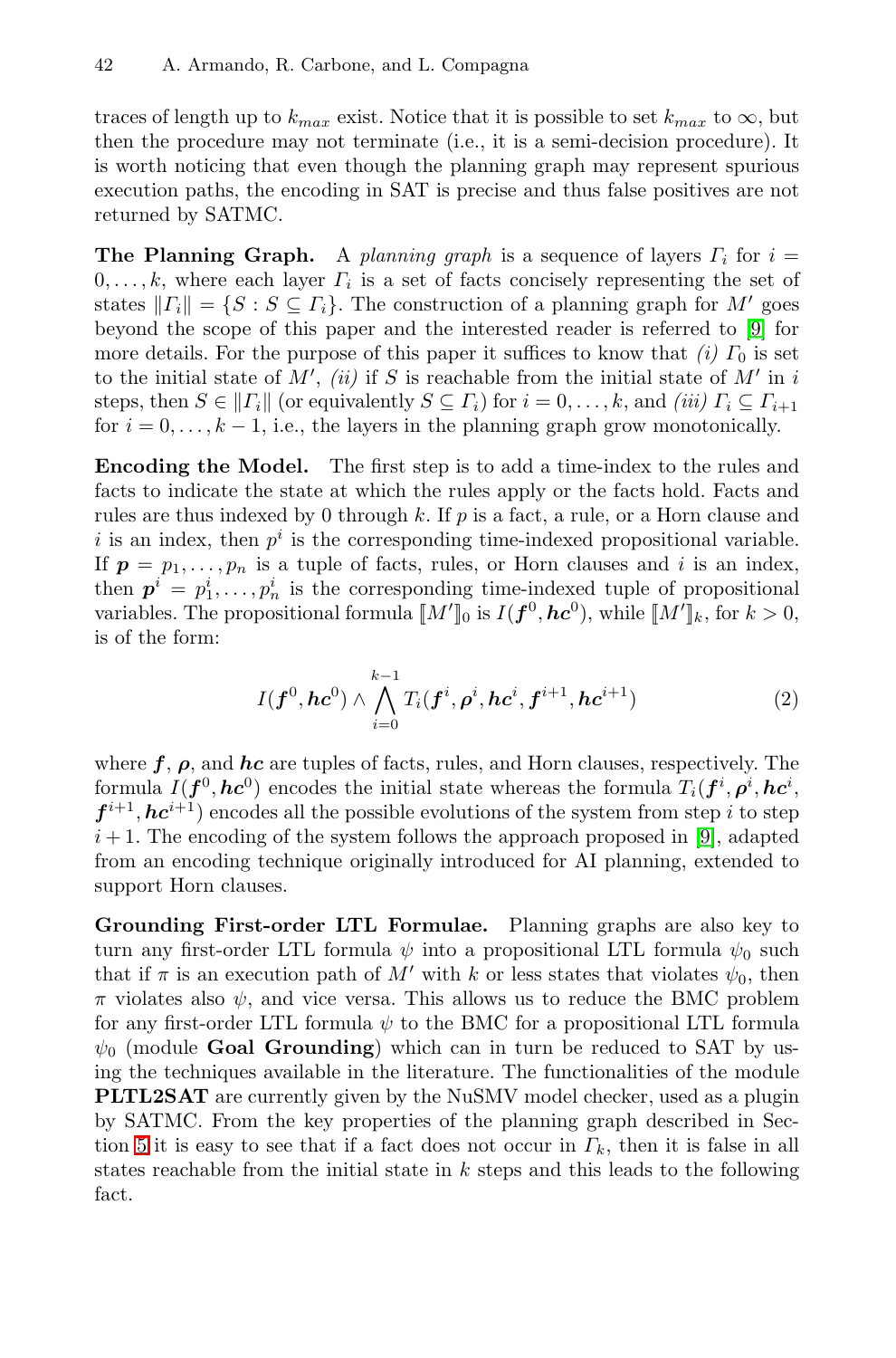**Fact 1** Let  $\psi \in \mathcal{L}$ ,  $\Gamma_i$  for  $i = 0, \ldots, k$  be a planning graph for M', and p a fact *such that*  $p \notin \Gamma_k$ . Then, if  $\pi$  *is an execution path of* M' *with* k *or less states that violates*  $\psi$  *then*  $\pi$  *violates also*  $\psi[\perp/p]$  *(and vice versa), where*  $\psi[\perp/p]$  *is the formula obtained from*  $\psi$  *by replacing all occurrences of* p *with*  $\bot$ *.* 

To il[lu](#page-11-0)strate consider the problem of generating a propositional version of:

<span id="page-12-1"></span><span id="page-12-0"></span>
$$
\exists \mathbf{A}. \, \mathbf{F}(\neg \, \mathbf{O} \, s(\mathbf{A}, \mathbf{b}) \land r(\mathbf{b}, \mathbf{A})) \tag{3}
$$

when  $\Gamma_k = \{s(\texttt{a1}, \texttt{b}), r(\texttt{b}, \texttt{a1}), r(\texttt{b}, \texttt{a2})\}.$  If the variable A ranges over the (finite) set of constants  $D_{\mathbf{A}} = {\mathbf{a_1}, \dots, \mathbf{a_n}}$ , then we can replace the existential quantifier with a disjunction of instances of the formula in the scope of the quantifier, where each instance is obtained by replacing the quantified variable, namely A, with the constants in  $D_A$ :  $\mathbf{F}(\neg \mathbf{O} s(\mathbf{a}1, \mathbf{b}) \wedge r(\mathbf{b}, \mathbf{a}1)) \vee \dots \vee \mathbf{F}(\neg \mathbf{O} s(\mathbf{a}n, \mathbf{b}) \wedge r(\mathbf{b}, \mathbf{a}n))$ By repeatedly using Fact 1, this formula can be rewritten into:  $\mathbf{F}(\neg \mathbf{O} s(\mathbf{a} \cdot \mathbf{I}, \mathbf{b})) \wedge$  $r(\mathbf{b}, \mathbf{a}1)$ )  $\vee \ldots \vee \mathbf{F}(\neg \mathbf{O} \perp \wedge \perp)$  and finally be simplified to

$$
\mathbf{F}(\neg \mathbf{O}\,s(\mathtt{a1},\mathtt{b})\land r(\mathtt{b},\mathtt{a1})) \lor \mathbf{F}(r(\mathtt{b},\mathtt{a2}))\tag{4}
$$

Even if the resulting formula is compact thanks to the simplification induced by the planning graph, the instantiation step, namely the replacement of the existential quantifier with a disjunction of instances, can be very expensive or even unfeasible (if the domain of the existentially quantified variable is not bounded).

A better approach is to let the instantiation activity be driven by the information available in the planning g[rap](#page-12-0)h. This can be done by generating instances of the formula by recursively traversing the formula itself in a top down fashion. As soon as an atomic formula is met, it is matched against the facts in  $\Gamma_k$  and if a matching fact is found then the formula is replaced with the ground counterpart found in  $\Gamma_k$  and the corresponding matching substitution is carried over as a constraint. The approach is iterated on backtracking in order to generate all possible instances and when no (other) matching fact in  $\Gamma_k$  for the atomic formula at hand is found, then we replace it with  $\perp$ .

To illustrate this, let us apply the approach to (3). By traversing the formula we find the atomic formula  $s(A, b)$  which matches with  $s(a1, b)$  in  $\Gamma_k$  with matching substitution  ${A = a1}$ . The atomic formula  $s(A, b)$  is instantiated to  $s(a1, b)$ and the constraint  $A = a1$  is carried over. We are then left with the problem of finding a matching fact in  $\Gamma_k$  for the formula  $r(\mathbf{b}, \mathbf{A})$  with  $\mathbf{A} = \mathbf{a} \mathbf{1}$ , i.e., for  $r(\mathbf{b}, \mathbf{a} \mathbf{1})$ . The matching fact is easily found in  $\Gamma_k$  and we are therefore left with the formula  $(i)$  **F**( $\neg$ **O**  $s$ (**a[1](#page-12-0)**, **b**) $\land r$ (**b**, **a1**)) as our first instance. On backtracking we find that there is no other matching [fa](#page-12-1)ct for  $r(\mathbf{b}, \mathbf{a}1)$  which is then replaced by  $\perp$ , thereby leading to the instance (i2)  $\mathbf{F}(\neg \mathbf{O} s(\mathbf{a1}, \mathbf{b}) \wedge \bot)$ . By further backtracking we find that there is no other matching fact for  $s(A, b)$  in  $\Gamma_k$  and therefore we generate another instance by replacing  $s(A, b)$  with  $\perp$  and carry over the constraint  $A \neq a1$ . The only fact in  $\Gamma_k$  matching  $r(b, A)$  while satisfying the constraint  $A \neq a1$  is  $r(b, a2)$ . We are then left with the formula (i3)  $\mathbf{F}(\neg \mathbf{O} \perp \wedge r(b, a2))$  as our third instance. No further matching fact for  $r(b, a2)$  exists. The procedure therefore turns the first-order LTL formula (3) into the disjunction of  $(i1)$ ,  $(i2)$ , and  $(i3)$ , which can be readily simplified to  $(4)$ .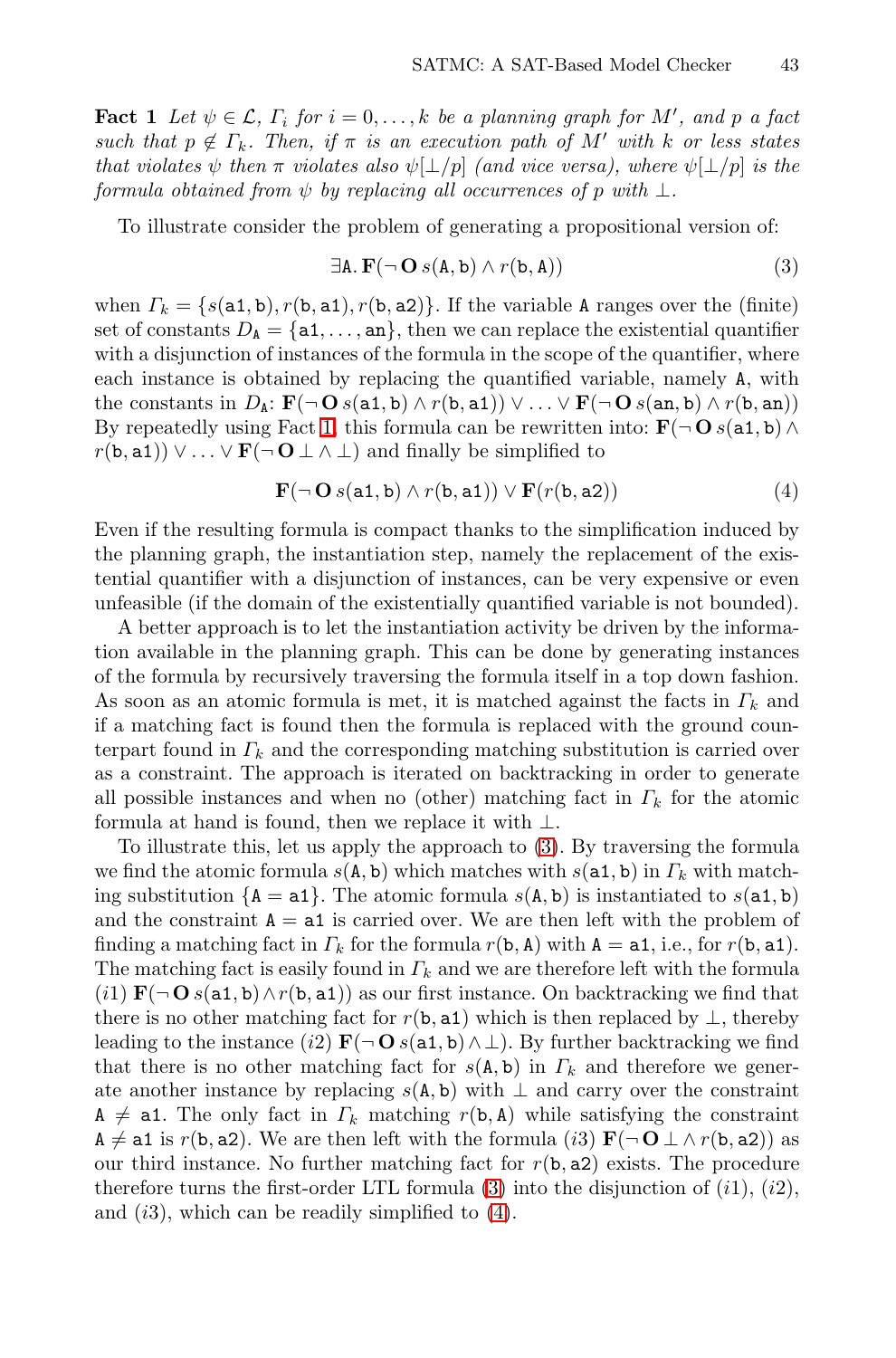### <span id="page-13-6"></span>**6 Conclusions**

<span id="page-13-2"></span>We presented SATMC 3.0, a SAT-based Model Checker for security-critical systems. SATMC successf[ully combines techniques from AI pl](http://www.ai-lab.it/satmc)anning and for the analysis of reactive systems to reduce the problem of determining the existence of an attack of bounded length violating a given security goal to SAT. SATMC supports the specification of security policies as Horn clauses and of security assumptions and goals as first-order LTL formulae. Its flexibility and effectiveness is demonstrated by its successful usage within three industrial relevant application domains (security protocols, business processes, and security APIs) and its integration within a number of research prototypes and industrial-strength tools. SATMC 3.0 can be downloaded at http://www.ai-lab.it/satmc.

<span id="page-13-8"></span><span id="page-13-3"></span><span id="page-13-1"></span>**Acknowledgments.** We are grateful to Luca Zanetti for his contribution in the design and implementation of the Goal Grounding and PLTL2SAT modules. This work has partially been supported by the FP7-ICT Project SPaCIoS (no. 257876), by the PRIN project "Security Horizons" (no. 2010XSEMLC) funded by MIUR, and by the Activity "STIATE" (no. 14231) funded by the EIT ICT-Labs.

## <span id="page-13-7"></span><span id="page-13-4"></span>**References**

- <span id="page-13-5"></span>1. Armando, A., et al.: The AVANTSSAR Platform for the Automated Validation of Trust and Security of Service-Oriented Architectures. In: Flanagan, C., König, B. (eds.) TACAS 2012. LNCS, vol. 7214, pp. 267–282. Springer, Heidelberg (2012)
- 2. Armando, A., et al.: The AVISPA Tool for the Automated Validation of Internet Security Protocols and Applications. In: Etessami, K., Rajamani, S.K. (eds.) CAV 2005. LNCS, vol. 3576, pp. 281–285. Springer, Heidelberg (2005)
- <span id="page-13-0"></span>3. Armando, A., Carbone, R., Compagna, L.: LTL Model Checking for Security Protocols. In: 20th IEEE Computer Security Foundations Symposium (CSF), pp. 385–396. IEEE Computer Society (2007)
- 4. Armando, A., Carbone, R., Compagna, L.: LTL Model Checking for Security Protocols. In: JANCL, pp. 403–429. Hermes Lavoisier (2009)
- 5. Armando, A., Carbone, R., Compagna, L., Cuéllar, J., Pellegrino, G., Sorniotti, A.: An Authentication Flaw in Browser-based Single Sign-On Protocols: Impact and Remediations. Computers & Security 33, 41–58 (2013)
- 6. Armando, A., Carbone, R., Compagna, L., Cuéllar, J., Tobarra, L.: Formal Analysis of SAML 2.0 Web Browser Single Sign-On: Breaking the SAML-based Single Sign-On for Google Apps. In: Shmatikov, V. (ed.) Proc. ACM Workshop on Formal Methods in Security Engineering, pp. 1–10. ACM Press (2008)
- 7. Armando, A., Carbone, R., Zanetti, L.: Formal Modeling and Automatic Security Analysis of Two-Factor and Two-Channel Authentication Protocols. In: Lopez, J., Huang, X., Sandhu, R. (eds.) NSS 2013. LNCS, vol. 7873, pp. 728–734. Springer, Heidelberg (2013)
- 8. Armando, A., Compagna, L.: SATMC: A SAT-Based Model Checker for Security Protocols. In: Alferes, J.J., Leite, J. (eds.) JELIA 2004. LNCS (LNAI), vol. 3229, pp. 730–733. Springer, Heidelberg (2004)